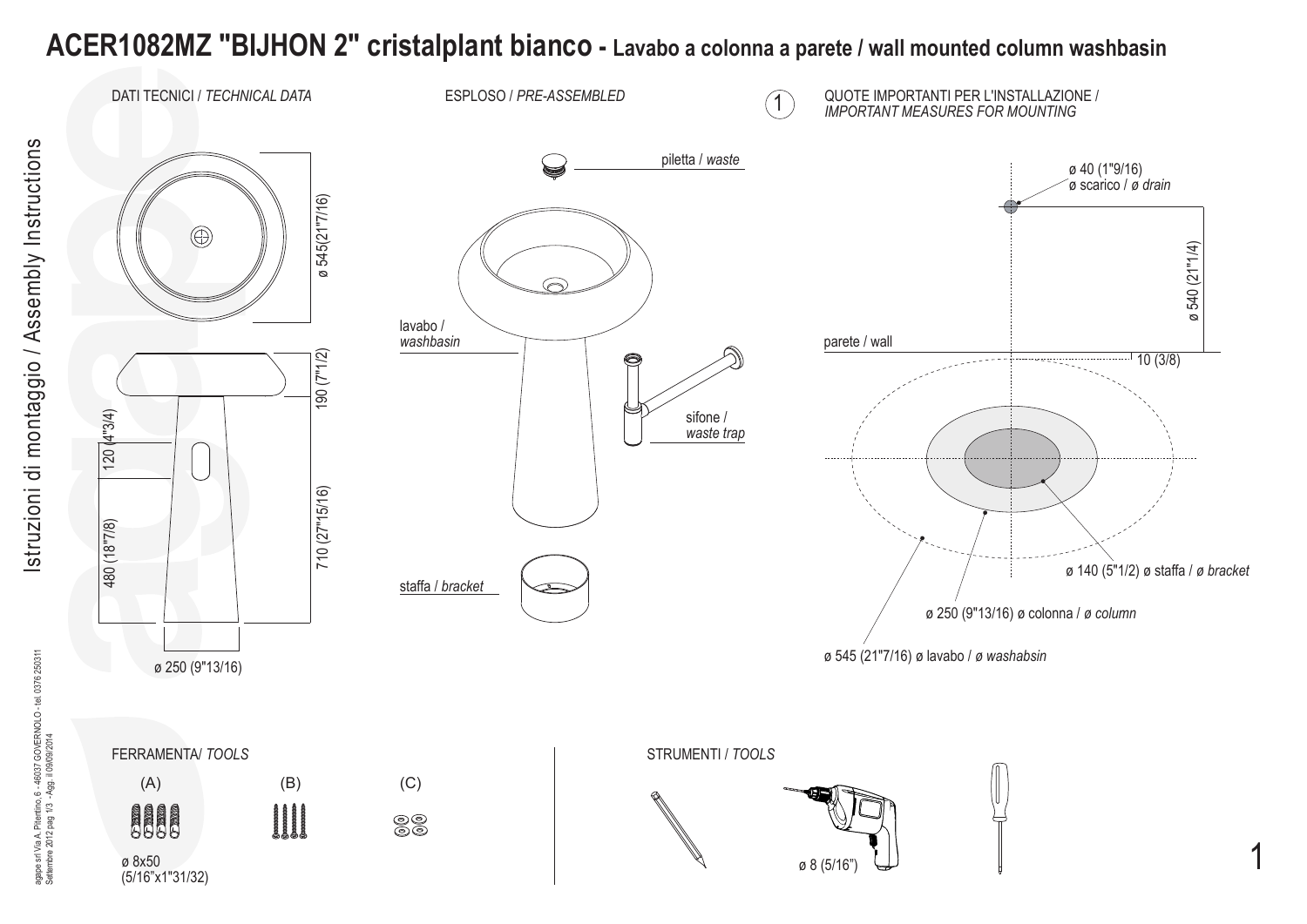## **ACER1082MZ "BIJHON 2" cristalplant bianco - Lavabo a colonna a parete / wall mounted column washbasin**